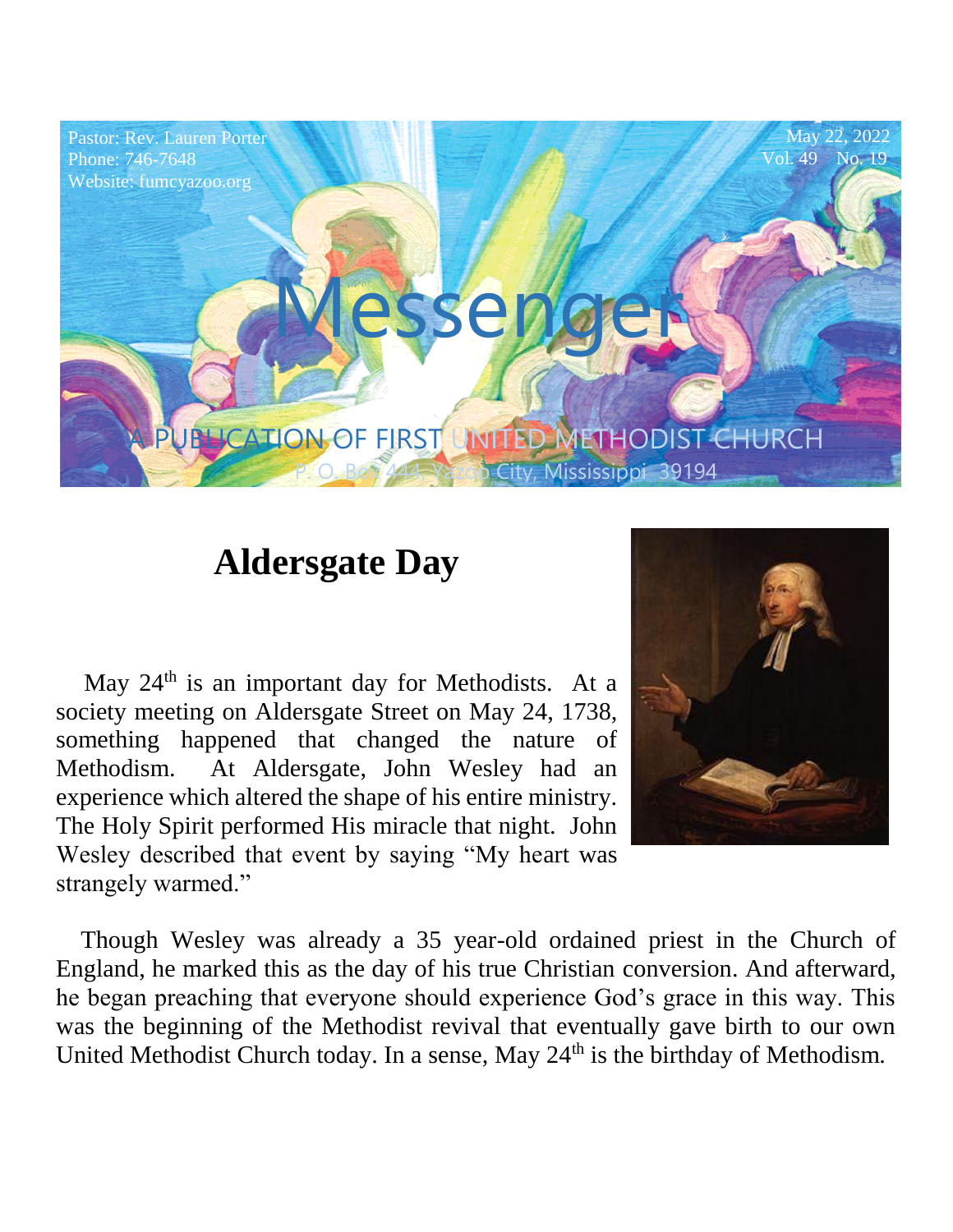

## *SUNDAY, MAY 22*

9:00 a.m. Contemporary Service 9:50 a.m. Sunday School 11:00 a.m. Traditional Service

Pastor: Rev. Lauren Porter  $\mathbf{F} \mathbf{D} \mathbf{A} \mathbf{V}$   $\mathbf{M} \mathbf{A} \mathbf{V} \mathbf{A}$  $\frac{20.66611}{200}$  p.m. Emmaus Meeting *TUESDAY, MAY 24*

Phone: 746-7648 *WEDNESDAY, MAY 25* 6:00 p.m. Chancel Choir

*SATURDAY, MAY 28*

9-12 noon Methodist Market



- 23. Nicholas Carter Tatum Reeves
- 24. Linda Ketchum Stella Melton
- 26. Elsie Patterson



22. Mr. & Mrs. Bill Kyle



 Special thanks to Owen and Mary Lou Richards for purchasing and installing the new colorful shade canopies in the playground area. This provides much needed shade for the children and teachers.

*~~~~~~~~~~~~~~~~~~~~~~~~~~~~~~~*



*Congratulations* **to Sammy & Claire Burnham on the birth of their sons, Hamilton Truett and Campbell Todd Burnham who were born May 17, 2022. We also extend our congratulations to grandmothers, Clark Duncan and Beth Burnham, and to their brothers, Epps and Sam Clark.**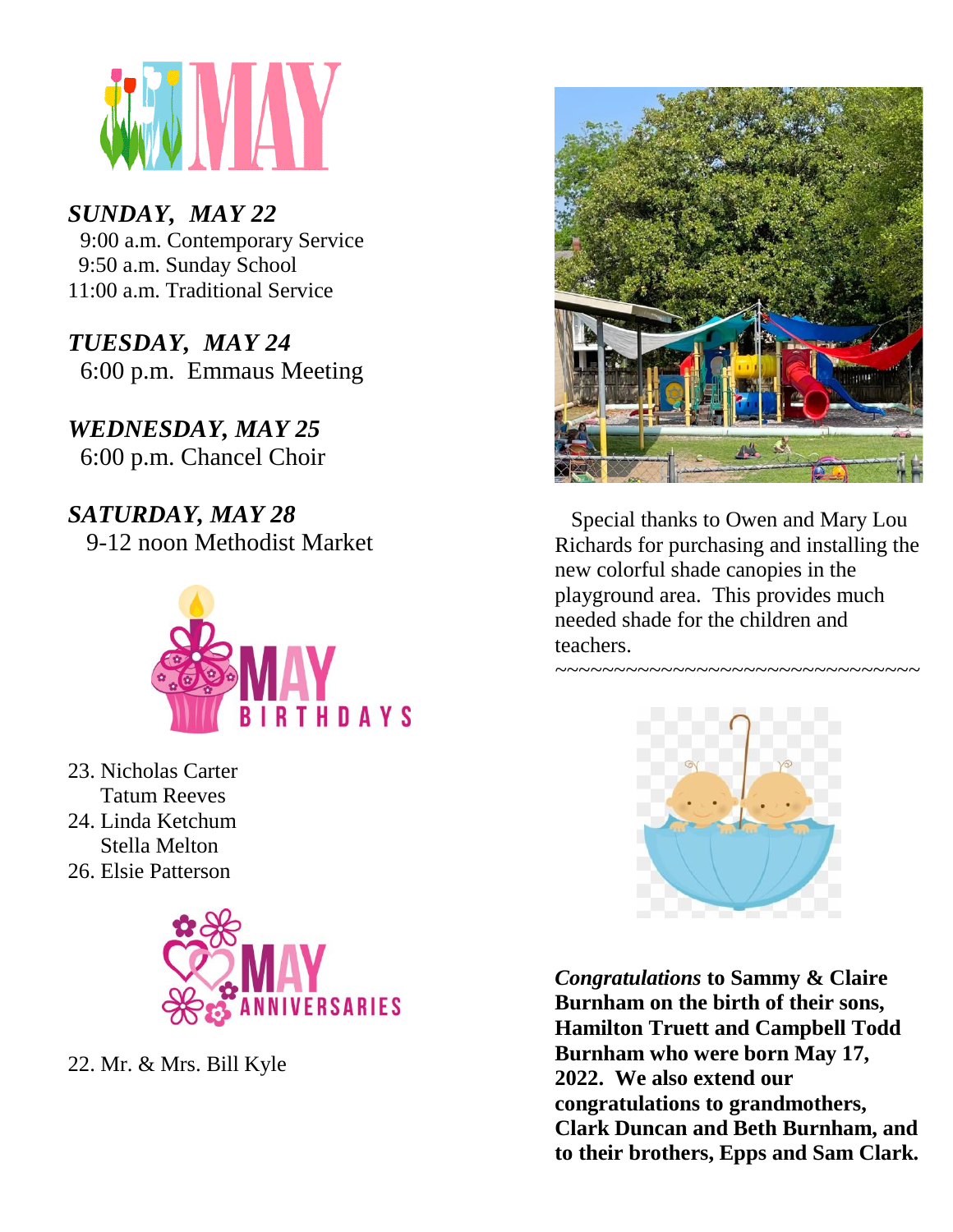## **Hiskidz and Bible in Life**

The May Sunday School series, **Getting Along,** has shown us the Old Testament story of Jacob, Esau, and the story of Joseph. This week's lesson, *Honoring God,* reminds us of the terrible situation that Joseph had to face. However, throughout it all, he continued to honor God and trust in His plan. Life is not easy, but we must always remember to trust God.

#### **W.O.W WEDNESDAY CHILDREN'S MINISTRY:**

W.O.W Wednesdays children's Bible Study has concluded for the Summer. We will be working on planning a few activities for the Children's Ministries. Please understand that sign ups may be required due to needing to turn in numbers for reservations to certain events and activities. The number activities will be planned based on participation. Hope to see the children through the Summer.

## **VACATION BIBLE SCHOOL**

Tentative dates for VBS are June 20 – June 24. If you are interested in helping, please call the church office or contact Tera Smith. We need volunteers in order to have VBS.

Solid Eround

# **Youth Sunday School**

This week our series, **Getting Along**, follows up on the story of Joseph with the lesson, *A Dependable God.*  Joseph was a young man of right character and integrity. He found himself in several unfortunate situations, such as jealousy from his brothers, accusations from others, and a prisoner. Throughout all these circumstances and situations, Joseph never lost faith and trust in God. He knew that God had a plan, and he knew that God was with him. We must always remember that God is always with us, we just need to call on Him and grow in our relationship with Him.

#### **Sunday & Wednesday Night Group:**

We have concluded our Sunday and Wednesday night Bible Studies for the current term. We will be working on a bi-monthly schedule to keep us connected through the Summer, as everyone seems to be so busy.

# **Lake Junaluska/M28 Camp**

M28 Camp at Lake Junaluska, North Carolina is July 8-11. All our spots have been filled, but if there are any cancellations the Camp will notify us. We are excited to finally be going back for Summer Worship in the Mountains.